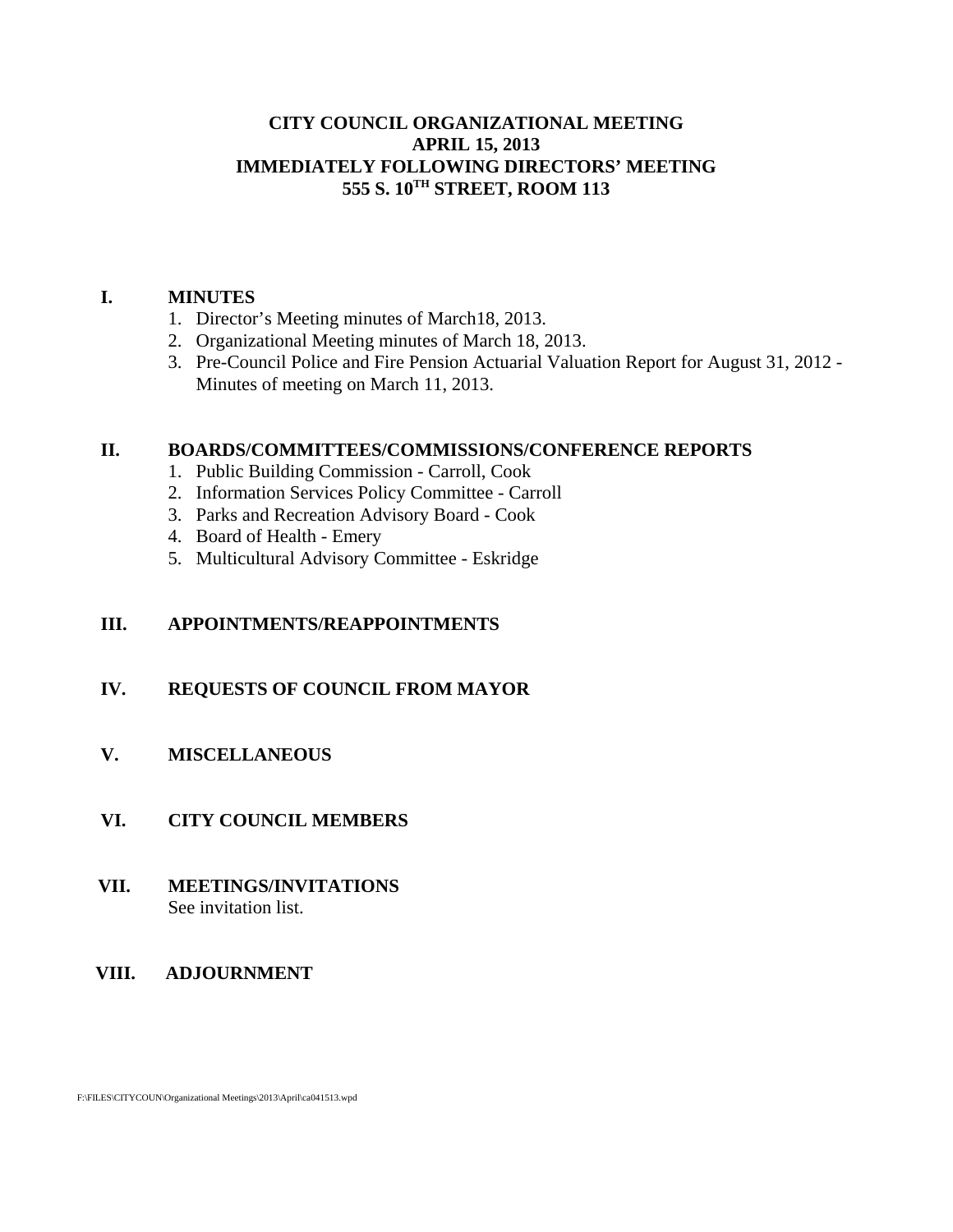### **MINUTES CITY COUNCIL ORGANIZATIONAL MEETING APRIL 15, 2013**

- **Present:** Carl Eskridge, Chair; Jon Camp, Vice Chair; Gene Carroll; DiAnna Schimek; Jonathan Cook; Lloyd Hinkley; and Doug Emery
- **Others:** Trish Owen, Deputy chief of Staff; and Denise Pearce, Senior Policy Counsel; Rod Confer, City Attorney; and Mary Meyer, City Council Secretary

Chair Eskridge opened the meeting at 2:07 p.m. and announced the location of the Open Meetings Act.

## **I. MINUTES**

- 1. Director's Meeting minutes of March18, 2013.
- 2. Organizational Meeting minutes of March 18, 2013.
- 3. Pre-Council Police and Fire Pension Actuarial Valuation Report for August 31, 2012 Minutes of meeting on March 11, 2013.

With no discussion, or corrections, the minutes were placed on file.

## **II. BOARDS/COMMITTEES/COMMISSIONS/CONFERENCE REPORTS**

## **1. Public Building Commission (PBC) - Carroll, Cook**

Cook stated discussion on the  $27<sup>th</sup>$  Street Police Department's solar panels, which has gone back and forth, with expert reviews, and differences over how the originals specs interpreted. Picked Solar Heat over J Tech. Solar Heat met the specs of a 10 kw system, coming in a little above the 10 kw, and the other company did not. Feel this is the final decision, unless they want to go to Court.

Also discussed the Corrections facility, and Wesleyan will do their moot court, at District Court.

Cook stated the Commission approved an audio visual system for the County Courtroom system.

There will be a Weed Control information table set up in this building's hallway.

Carroll stated on the first Friday of May, May 3rd, will have an arts display in this building for children's heroes. The children will do art of their heroes from 4:30 p.m. until 6:00 p.m.

Camp stated he reviewed the police substation solar panels, and it seemed an unusual process. Went back and forth 4 times. Consultant, HDR, reversed themselves twice, had 3 different opinions. The Appeals Board recommended J Tech, yet the Commission overrode. Could you explain the process? Cook replied not unusual. This is federal money requiring us to follow our current process. Went to the Appeals Board learning they only hear appellant testimony, possibly somewhat one sided. Purchasing is looking at changing the appeals process to include having the other side involved. But, we followed the rules in place. We received testimony from both sides, J Tech and Solar Heat. Based on this and questions from both company representatives, the PBC unanimously decided to go with the system which met the specs.

Camp asked if concerned the Appeals Court was 5/0, unanimous the other way? Cook replied they didn't have testimony from the other party. Carroll added they assumed and their reported stated, if the 10 kw is not in the RFP, J Tech would win. Not true. We had the specification, which they ignored and said, we think this is a better product so should be awarded. We were required to follow the RFP, 10 kw or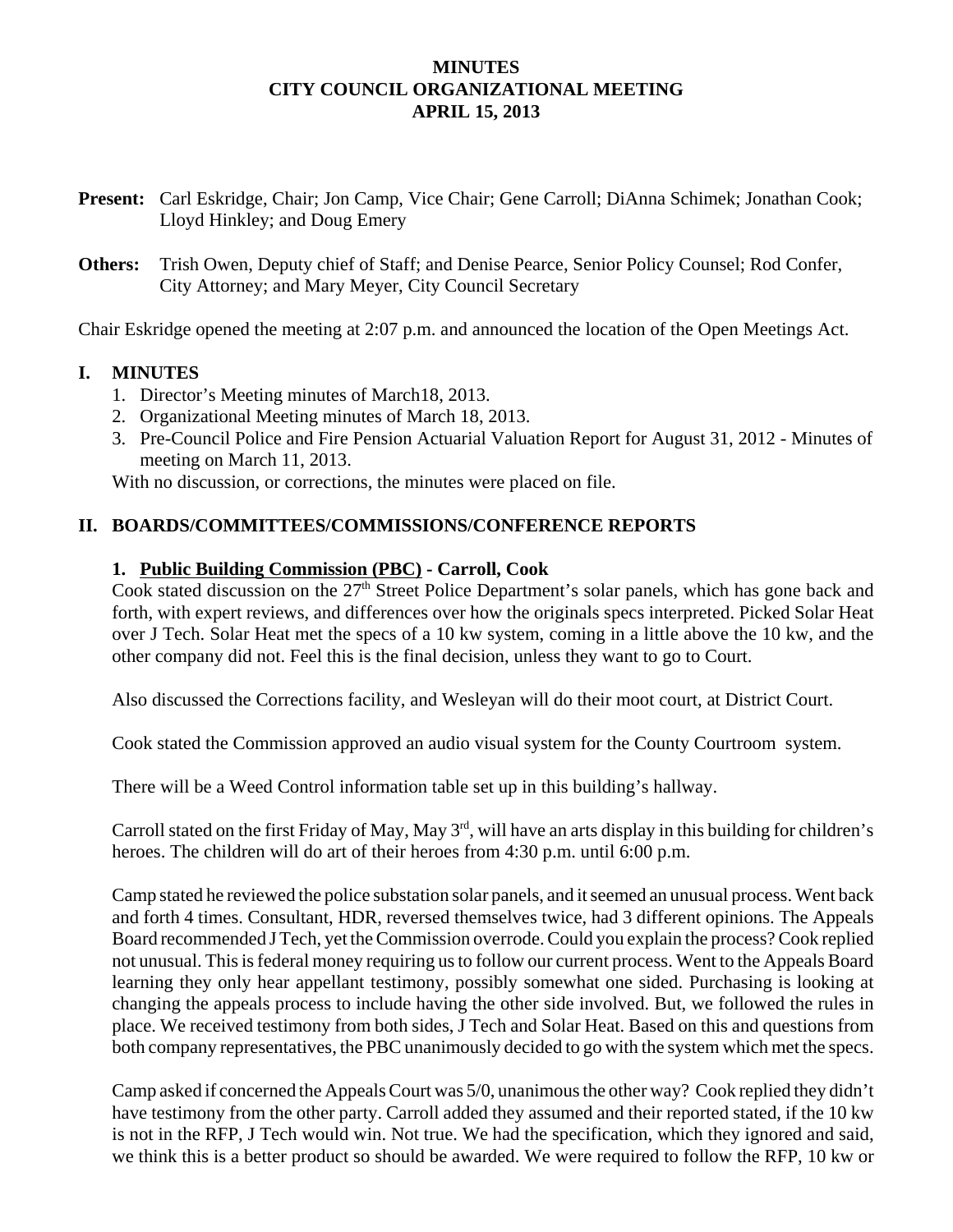better. When the review board examined and said, not really important, and think the other is better, we had to follow the RFP.

Camp added it said 7 to 10. Carroll stated the name plate required in the first section was 10kw. Every City of Lincoln or Lancaster County process says, equal to or better. J Tech decided to go less, thinking they had a better product, but it was less than the required specification. They stated they didn't think they could go better, but the RFP, and every purchase, says, equal to or better. They disagreed and said they didn't see that specification.

Camp asked why did purchasing award to J Tech twice? Carroll replied there's a question on what dollar amount is set on the value. Based on kilowatt hour or total price? Then a question on what the specs said, and the reason it went back and forth, based upon which spec? It was very close between the two companies. In the end when looking at specifications, which we did, showed Solar Heat was correct.

Camp said he's concerned with the process. HDR brought in as the expert, and reversed twice. Seems to undermine HDR's credibility. In the end they went with J Tech. The Appeals Board went with J Tech, 5-0. The Board has 2 purchasing people, 2 attorneys, a contractor, concerned. If J Tech didn't meet from day one, why did they go back and forth? Costs? Read the large cost and seemed to be an element.

Cook stated both basically quoted on cost per kw. During review think HDR looked at various technical elements, but not exactly bid specs. Realizing When brought to their attention Purchasing came and went over the fine print. If J Tech had a concern/question on appropriateness should have contacted Purchasing, but didn't, and were upset with HDR. Stated in their letter they didn't have electrical engineers reviewing. Not correct. The woman who signed as the HDR representative was a civil engineer, but had electrical engineers' due analysis. They didn't call HDR or reach for information, but made assumptions. Cook stated the 7.5 kw is a nominal rating, this is more detailed. The 10 kw is the name plate, the specification people rely on when setting up this panel. Shows the output, when occurrences like full sun, is working as indicated. Cook stated Mumgaard always looks at this when discussing systems. The name plate spec and 7.5 are completely different numbers. Cannot pick between 7.5 and 10, as 7.5 is an average output number over a period of time. Cook thought J Tech made a mistake, not meeting the required specs.

Camp stated confused as it was awarded to them twice. Seems suspect. Cook asked the price of a kw hour. Carroll responded \$4.81 versus \$4.80. Camp said initially given to Solar Heat because of cost, then HDR said they miscalculated. Then reversed. They were the outside entity to evaluate with cost a big factor. Cook stated Solar Heat contacted HDR on calculations, pointing out what they thought was an error. They made the effort, cleared up a misunderstanding. J Tech never made the effort with HDR. Camp asked why did HDR reverse twice? Carroll replied when looking at price per watt, the companies clarified facts and how their systems operate. HDR reversed based on information, provided by both companies. It was so close they went to the bottom of the specs to make sure one was better. Once they had more information HDR changed their recommendation to Solar Heat as the RFP requested the 10kw dc name per system. Solar Heat proposed the 10.08 kw system. J Tech proposed a 9.555 kw system. J Tech did not meet specification.

Camp thought their final determination was when they met the Appeals Board, and reversed again. Carroll had the HDR statement. Cook added the Appeals Board made a different decision, but HDR's final recommendation was Solar Heat. Purchasing's final recommendation was Solar Heat. The Appeals Board, after hearing from J Tech, reached a different conclusion. We had the final say and decided.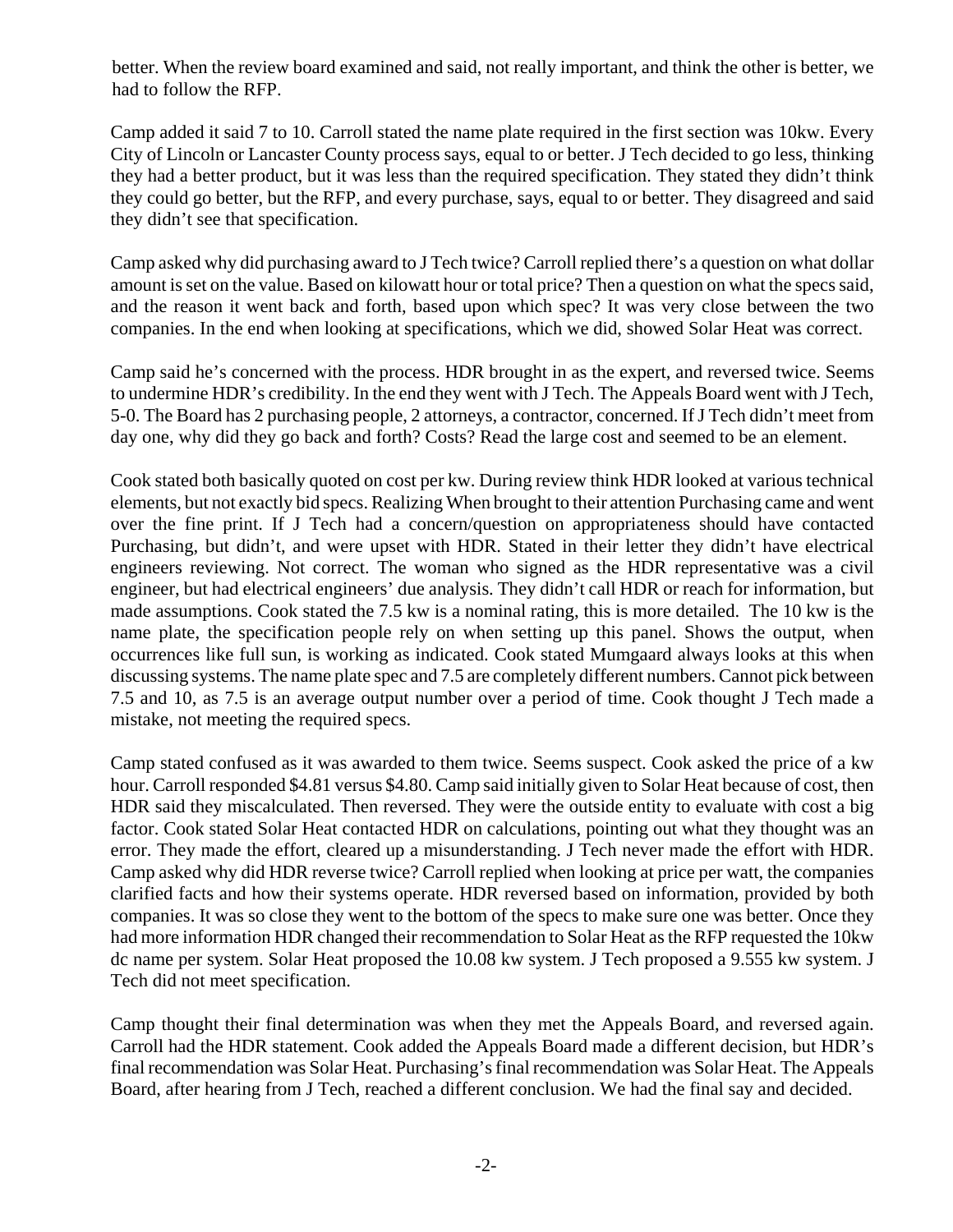Camp stated this process leaves a lot to be desired. HDR experts brought in, who reversed themselves twice. Back and forth 5 times. The Appeals Board, unanimously with 5 qualified people, said J Tech. Purchasing overrides and you vote to do. If I were still on the PBC would say we need to back up.

Cook said if Camp feels like Purchasing should have changes to this process, no problem. Purchasing perhaps would like to look at changing how information is received by the Appeals Court. We had to make a decision rather than hold up for six months. Camp stated it's been 2  $\frac{1}{2}$  years. Cook added, there were limits on the federal money. Camp commented an extension would be the end of the year. Seems like there should be a rehearing. Why not have a hearing when they're all there?

Cook replied we essentially did. It would have been appropriate if the Appeals Court had all information the PBC received. Camp asked if there is a transcript of the PBC meeting? Carroll thought through Sayers. Camp asked who is on the PBC? Cook stated, Larry Hudkins, Linda Wilson, Gene Carroll, myself. Jane Raybould was absent. Purchasing represented by Vince Mejer and Bob Walla. Don Killeen, 2 representatives from J Tech, 1 representative from Solar Heat. Camp asked if HDR was there? Cook replied no, saying Mumgaard talks about the name plate importance, and why he looks at it. In discussions with other places to see what they're doing.

Camp asked why reversed initially from Solar Heat to J Tech? Why did it go 5 times? Confer thought an error in calculation of the kw hour costs. Camp said that erred against J Tech in favor of Solar Heat, and when they returned to make the equalivant. Confer thought it went the other way. Solar Heat initially given the bid, which was reversed. Solar Heat protested, which was reversed. Then went to the Appeals Board, who gave their advisory opinion. Then they reversed with their specialist there.

Camp asked if the City Council could ask for a meeting? To iron out? Confer replied it is ironed out. Camp concerned and feels this is another bad message to the business community. Cook stated never ideal with mistakes and adjustments based on recommendations from experts, which may change. Or information on the costs initially. Then made aware of the spec issue which made the biggest difference. A different decision made. Don't see the business community issue. We have a process and we finished the process. One company received the bid. If we reverse we say, never mind. Our official process ended, and we awarded the bid. Now you want a continuing process because you didn't like the way it came out? Then, if we change our minds again, clearly not the right message to send to the other business, or any vendor. The specs were 10 kw, and every spec, which every bidder looks at, says, equal or better.

Camp said if this happened initially when there was a protest made after the first award, and the specs were clear, then it never should have been reversed and given to J Tech the second time around. But it went back and forth 5 times. HDR changed 3 times. The process is suspect with problems. Not the standard Lincoln wants to adhere to. Cook answered, not ideal but we made the final decision and think correct based on the specs. Camp said if the specs were clear why did it go through 4 changes?

Emery asked how many people on the Public Building Commission? Five who voted unanimously. Were you at the meeting? I can't second judge what they did considering I wasn't there. It wasn't a 3-2 vote or 4-1, but 5-0. Camp said 4-0, but 5-0 the other way. The Appeals Board, Purchasing Appeals Committee, with 2 attorneys on the committee, 2 purchasing agents. Emery asked who has final say? The PBC. Are you saying something duplicitous happened? Are you questioning how those 4 people voted? Camp stated he doesn't understand how our representatives sat and went through this. Emery asked, didn't the County Board have a representative who did the same thing? Why single out our representatives when there are 4 people who voted with them. Emery added he doesn't like the process